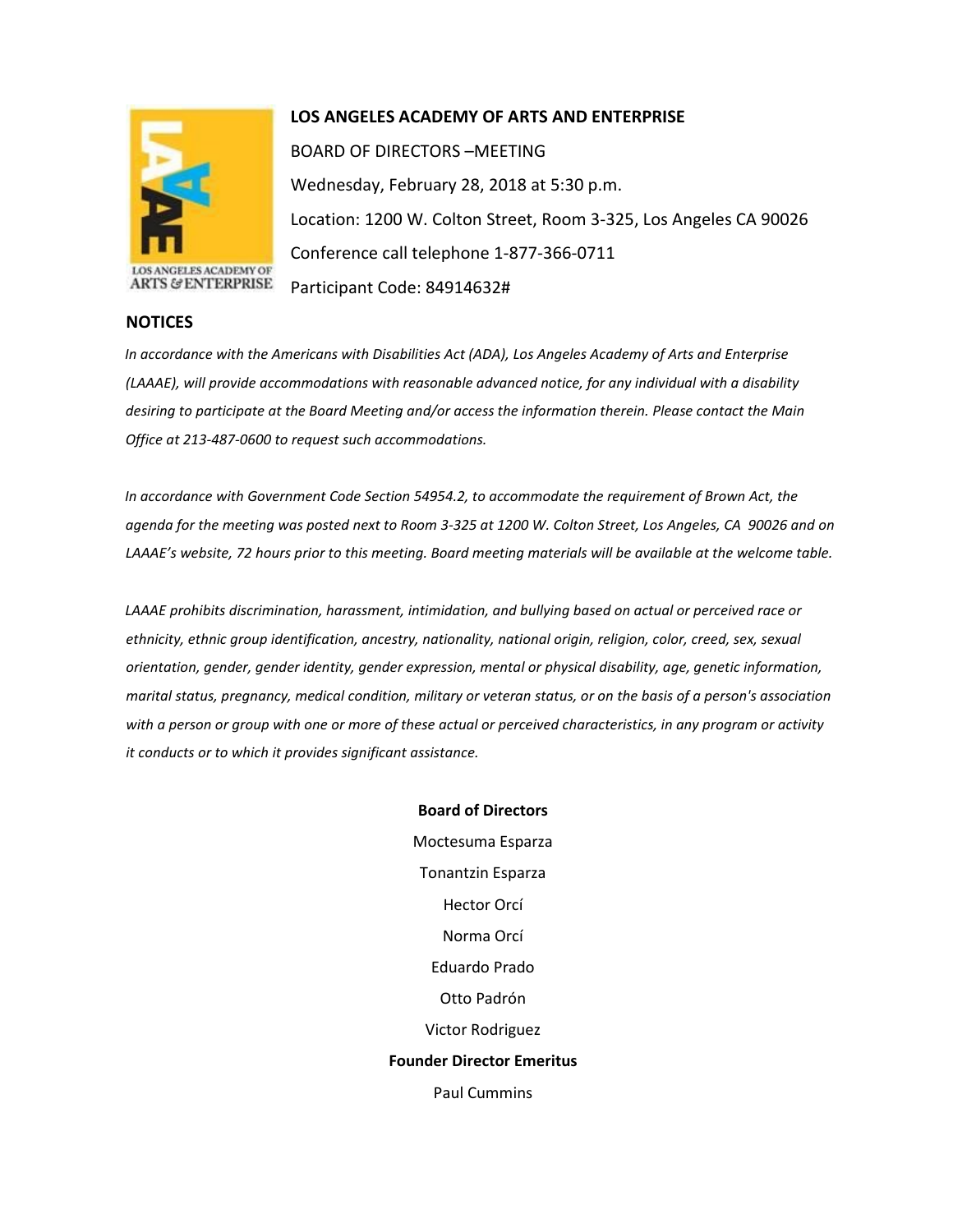## **AGENDA\_\_\_\_\_\_\_\_\_\_\_\_\_\_\_\_\_\_\_\_\_\_\_\_\_\_\_\_\_\_\_\_\_\_\_\_\_\_\_\_\_\_\_\_\_\_\_\_\_\_\_\_\_\_\_\_\_\_\_\_\_\_\_\_\_\_\_\_\_**

- 1. Welcome Call to Order Roll Call Establish Quorum
- 2. Approval of Agenda
- 3. Approval of Previous Meeting Minutes
	- a. January 31, 2018
- 4. Principal Update
	- a. Enrollment Update
		- 1. Recruitment Plan Update
	- b. Academic Update
		- 1. Dashboard Presentation
		- 2. Recognitions
			- 1. Student of the Month (December 2017)
			- 2. Student of the Month (January 2018)
			- 3. Student of the Month (February 2018)
			- 4. Teacher of the Month (December 2017)
			- 5. Teacher of the Month (January 2018)
			- 6.Teacher of the Month (February 2018)
	- c. Arts
- 1. Fieldtrips, Cultural Events
- 5. Stakeholder Update
- 6. Public Comment
- 7. New Business
	- a. Approval of Financial Reports
		- 1. Balance Sheet